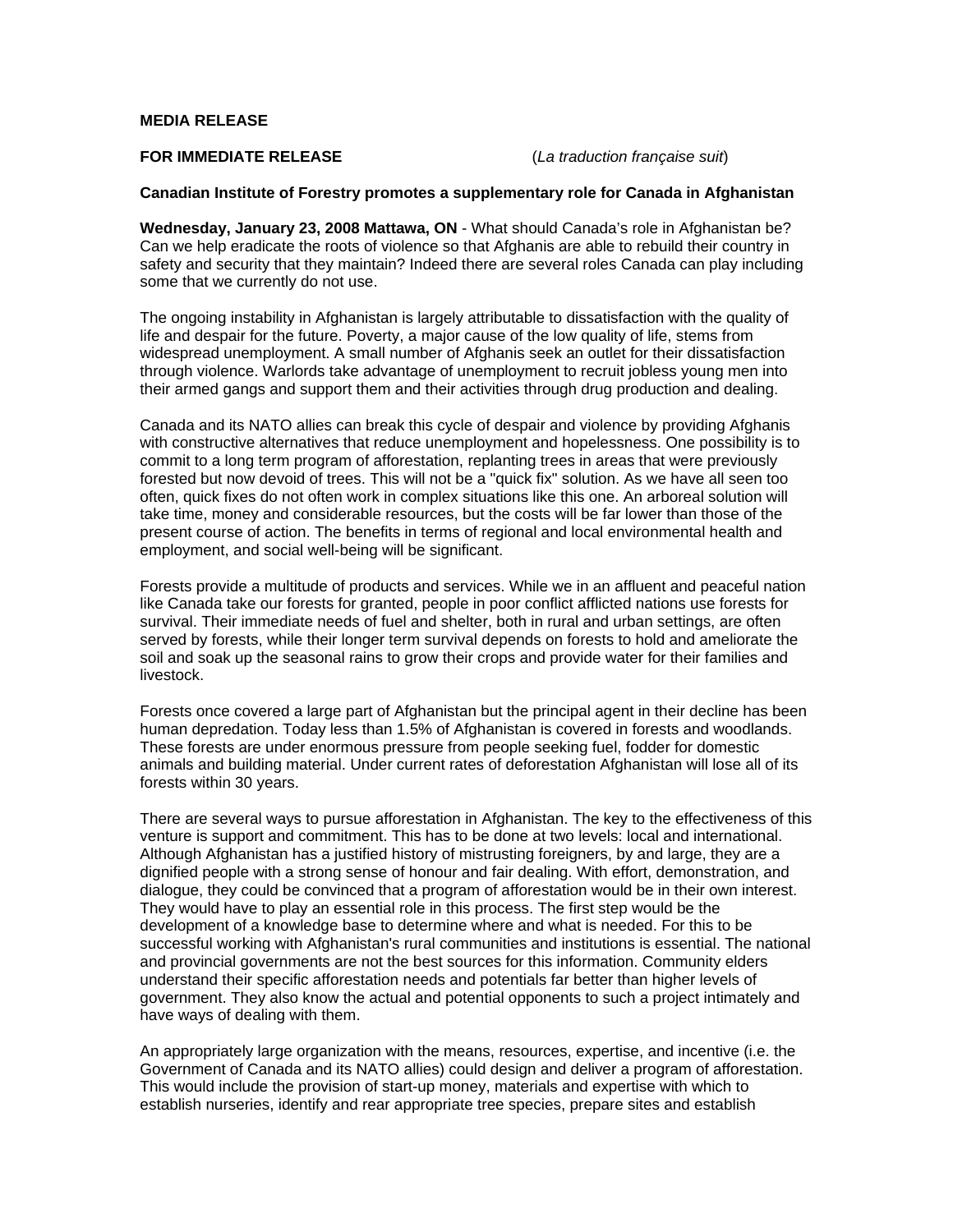plantations. All labour and services should be procured locally. Direct benefits would include employment creation and income generation, and satisfaction of the basic needs of rural Afghani families including woodfuel, building materials, fodder, shade and wind protection, and potentially fruit trees. Additional benefits would include water conservation and soil improvement. Canada's forest professionals have all of the expertise needed to help successfully take-on and accomplish these tasks.

#### **For more information, please contact:**

John Pineau or Captain Neil Stocker, RPF\* Executive Director Canadian Institute of Forestry-Institut forestier du Canada Mattawa, ON 705-744-1715 ext. 585 jpineau@cif-ifc.org

\* Neil Stocker is a member of the Canadian Institute of Forestry. He served for six months in Afghanistan with the Canadian Armed Forces in 2007. While on duty he was able to see first hand how the people of Afghanistan live. His unique experience as a forester and soldier enabled him to engage forest professionals in Canada upon his return and to formulate recommendations to reduce the violence that continues in Afghanistan today. Interviews with Captain Stocker can be arranged upon request.

The Canadian Institute of Forestry is a national association of forest professionals from across Canada. Several of the Institute's members have been and continue to be involved in international development work funded by themselves or agencies within and outside Canada. Forest professionals from Canada have been involved in many aid programs around the world. They have evidence of the positive changes to the welfare of people that can be wrought by well thought-out and carefully implemented afforestation programs that restore ecosystem function such as water catchment in denuded landscapes.

# **COMMUNIQUÉ DE PRESSE**

# **POUR DIFFUSION IMMÉDIATE** (*English version above)*

## **L'Institut Forestier du Canada propose un nouveau rôle pour le Canada en Afghanistan**

**Mercredi, le 23 janvier 2008, Mattawa (Ont.)** – Quel devrait être le rôle du Canada en Afghanistan ? Pouvons-nous contribuer à y éradiquer les racines de la violence afin que les Afghans soient en mesure de reconstruire leur pays et d'y assurer eux-mêmes la sécurité ? Le Canada pourrait certes y jouer plusieurs rôles différents, y compris certains que nous n'avons pas encore envisagés.

L'instabilité actuelle en Afghanistan est en grande partie attribuable à l'insatisfaction de la population par rapport à sa qualité de vie et à son désespoir concernant l'avenir. La pauvreté, l'un des principaux facteurs de la mauvaise qualité de vie, découle du très haut taux de chômage. Un petit nombre d'Afghans cherchent dans la violence un exutoire à leur insatisfaction. Les chefs de guerre profitent de la situation pour recruter de jeunes hommes sans emploi et les incorporer dans leurs bandes armées, assurant leur subsistance et le financement des activités des bandes par la production et la vente de drogue.

Le Canada et ses alliés de l'OTAN peuvent rompre ce cycle de désespoir et de violence en offrant aux Afghans des solutions de rechange constructives qui réduiront à la fois le chômage et le sentiment d'impuissance qui accable les jeunes. Une solution possible serait l'engagement de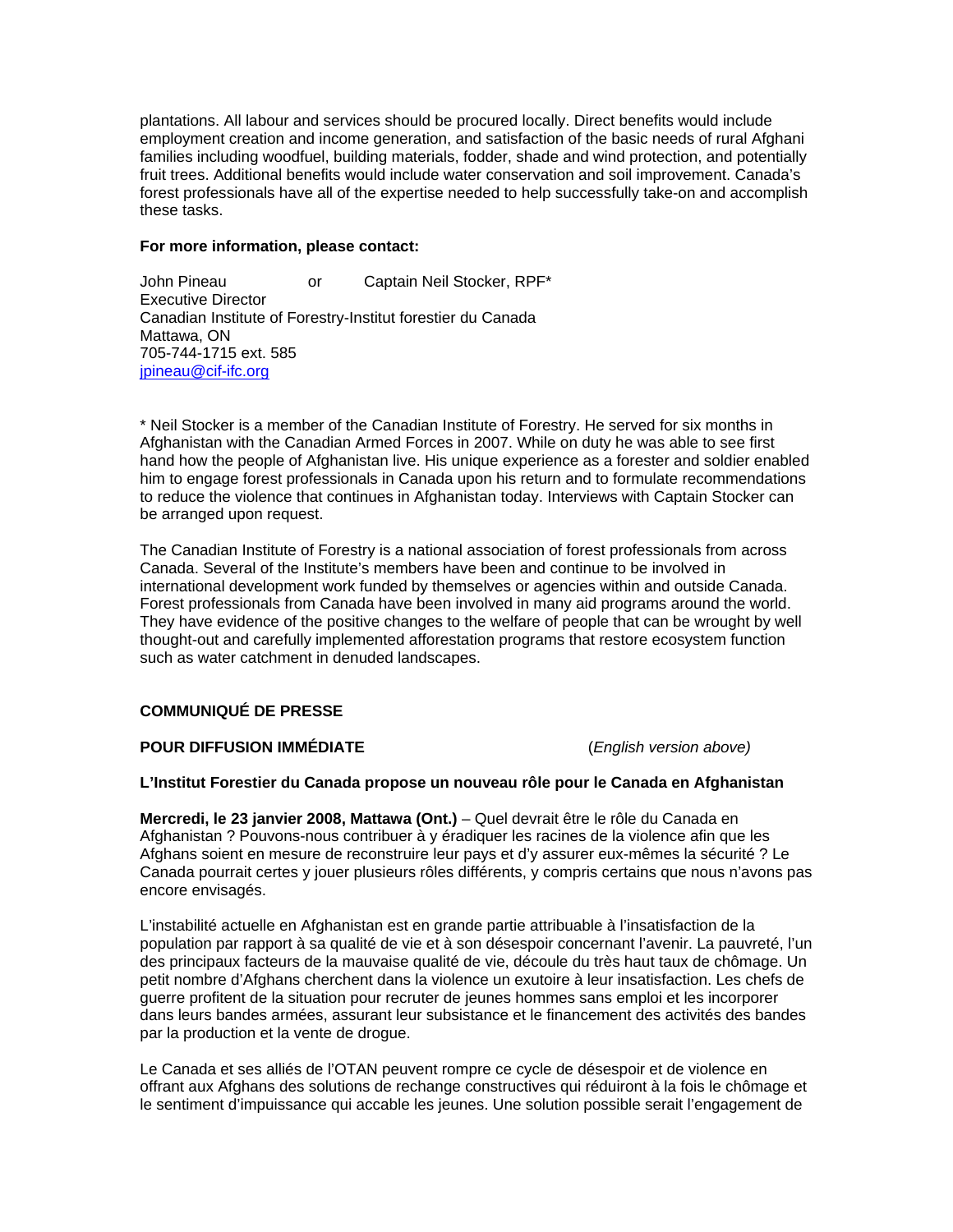ces pays dans un programme à long terme de reboisement des zones où les arbres ont été complètement détruits. Il ne s'agit pas d'une solution miracle qui peut tout régler tout de suite. Comme nous l'avons trop souvent pu voir, les solutions faciles ne fonctionnent généralement pas dans des situations complexes comme celle-ci. Un programme arboricole requiert du temps, de l'argent et des ressources importantes, mais au bout du compte, son coût est de loin inférieur à celui de l'approche actuelle, et ses avantages sur les plans de l'emploi, de la salubrité de l'environnement et du bien-être collectif à l'échelle locale et régionale seraient considérables.

Les forêts nous fournissent une multitude de produits et services. Dans un pays comme le nôtre, riche et pacifique, nous avons tendance à tenir nos forêts pour acquises, mais les habitants des nations pauvres et déchirées par les conflits ont besoin de leurs forêts pour survivre. Les forêts comblent souvent les besoins immédiats de la population en lui offrant un abri et du combustible, et ce, autant en milieu rural qu'urbain. Elles jouent de plus un rôle essentiel dans la survie humaine à long terme en soutenant et en enrichissant le sol, ainsi qu'en absorbant les pluies saisonnières, ce qui permet l'exploitation agricole et l'approvisionnement en eau des personnes et du bétail.

Les forêts couvraient autrefois une grande partie de l'Afghanistan. Les ravages causés par l'être humain constituent la principale cause de leur déclin. Aujourd'hui, les forêts et prairies-parcs ne comptent que pour moins de 1,5 p. cent du territoire afghan et elles subissent une pression énorme de la part de la population, qui a besoin de combustible, de fourrage pour les animaux domestiques et de matériaux de construction. Au rythme actuel de déboisement, l'Afghanistan n'aura plus de forêts d'ici 30 ans.

Il y a plusieurs approches possibles en vue du reboisement de l'Afghanistan. Le soutien et l'engagement seront la clé de la réussite de cette entreprise, autant sur le plan local qu'international. Bien que les Afghans ont traditionnellement peu fait confiance aux étrangers, et avec raison, il s'agit dans l'ensemble d'un peuple plein de dignité qui a un solide sens de l'honneur et de la justice. Avec des efforts, des preuves tangibles et de la communication, il serait possible de les convaincre des bienfaits que pourrait leur apporter un programme de reboisement. Il faudrait cependant leur permettre de jouer un rôle crucial dans le processus. La première étape serait l'établissement d'une base de connaissances afin de déterminer l'emplacement et la nature des besoins, ce qui ne sera possible que si nous collaborons avec les collectivités et les institutions rurales d'Afghanistan. Le gouvernement national et les gouvernements provinciaux ne sont pas les meilleures sources de renseignements en la matière. Les aînés des collectivités sont bien mieux placés que les hautes sphères des gouvernements pour définir les besoins en reboisement précis et le potentiel de leur région. Ils connaissent aussi très bien les opposants actuels et potentiels à un tel projet et savent comment traiter avec eux.

Une organisation suffisamment importante et qui en a les moyens, les ressources, l'expertise et la motivation (p. ex., le gouvernement du Canada et ses alliés de l'OTAN) serait en mesure de concevoir et d'exécuter un programme de reboisement de cette nature. Cela exigerait qu'elle fournisse les fonds de démarrage, les connaissances et les matériaux requis pour installer des pépinières, pour identifier et cultiver les espèces d'arbres appropriées, pour préparer les sites à reboiser et pour établir des plantations. La main-d'œuvre et les fournisseurs de services doivent être recrutés sur place. Les avantages directs de ce programme comprendraient la création d'emploi et la production de revenus, ainsi que la satisfaction des besoins fondamentaux des familles afghanes des milieux ruraux, en ce qui concerne entre autres le combustible de bois, les matériaux de construction, le fourrage, l'ombre, la protection contre le vent et, éventuellement, les arbres fruitiers. Cela permettrait également la conservation de l'eau et l'amélioration du sol. Les professionnels canadiens de la forêt ont toute l'expertise nécessaire pour collaborer à une telle mission et contribuer à sa réussite.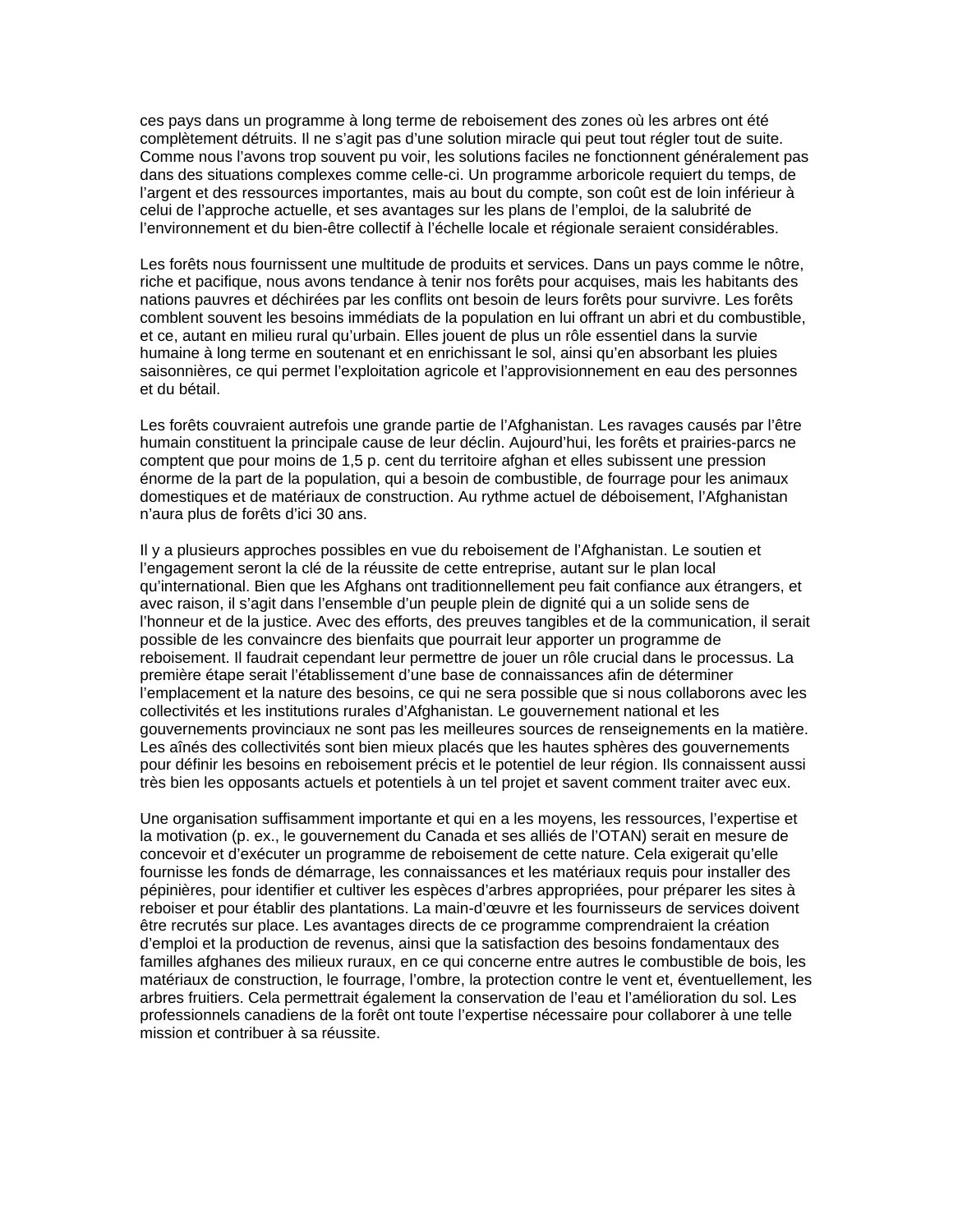#### **Pour plus de renseignements, veuillez communiquer avec :**

John Pineau ou le capitaine Neil Stocker, F.P.I.\* Directeur général Institut Forestier du Canada-Canadian Institute of Forestry Mattawa (Ont) 705-744-1715 poste 585 jpineau@cif-ifc.org

\* Neil Stocker est membre de l'Institut Forestier du Canada. Il a servi dans les Forces canadiennes en Afghanistan pendant six mois en 2007. Il a pu y constater de visu les conditions de vie du peuple afghan. Son expérience unique en tant que forestier et soldat l'a aidé à convaincre les professionnels de la forêt du Canada après son retour au pays et à formuler des recommandations visant à réduire la violence encore bien présente en Afghanistan aujourd'hui. Le capitaine Stocker est disponible pour accorder des entrevues; il suffit d'en faire la demande.

L'Institut Forestier du Canada est une association nationale de professionnels de la forêt de partout au Canada. Plusieurs des membres de l'Institut prennent ou ont pris part à des activités de développement international financées soit par eux-mêmes, soit par des organismes canadiens ou d'ailleurs. Les professionnels de la forêt du Canada ont participé à de nombreux programmes d'aide dans le monde. Ils ont eu la preuve des changements positifs que peuvent apporter pour la population des programmes de reboisement réfléchis et soigneusement mis en œuvre qui servent à rétablir les fonctions des écosystèmes, comme le captage des eaux dans les paysages dépouillés.

-30-

# **MEDIA RELEASE FOR IMMEDIATE RELEASE**

(La traduction française suit)

## **Afghanistan Afforestation Generates Interest**

**Monday, April 7th, 2008, Mattawa, ON** - On Monday, March 31st, 2008 Canadian Institte of Forestry (CIF/IFC) member Captain Neil Stocker R.P.F. and the Institute's Executive Director John Pineau met with the Afghanistan Ambassador to Canada, His Excellency Mr. Omar Samad, to discuss the development and implementation of an Afghanistan Afforestation program. Captain Stocker first presented the idea for this initiative in an article that appeared in the September-October issue of The Forestry Chronicle, the professional journal of the CIF/IFC. Afforestation is the process of replanting trees in areas that have experienced long-term deforestation; as opposed to reforestation which is generally undertaken immediately following a sustainable harvest. During the meeting, the Ambassador expressed strong support and enthusiasm, and encouraged the Institute to work with the Canadian International Development Agency (CIDA) and other appropriate organizations to move the project forward.

"I would like to see afforestation in Afghanistan begin as soon as possible," said Mr. Samad. "Forestry can be a very important tool that will help to bring about positive change, including fighting poverty, increasing employment, restoring ecosystems and improving water retention in the soil. I want to see such a program become a priority."

Following the meeting with the Ambassador, Captain Stocker and Mr. Pineau met with representatives from CIDA, the Department of National Defence and Natural Resources Canada to discuss and obtain advice on a comprehensive Afghanistan afforestation proposal currently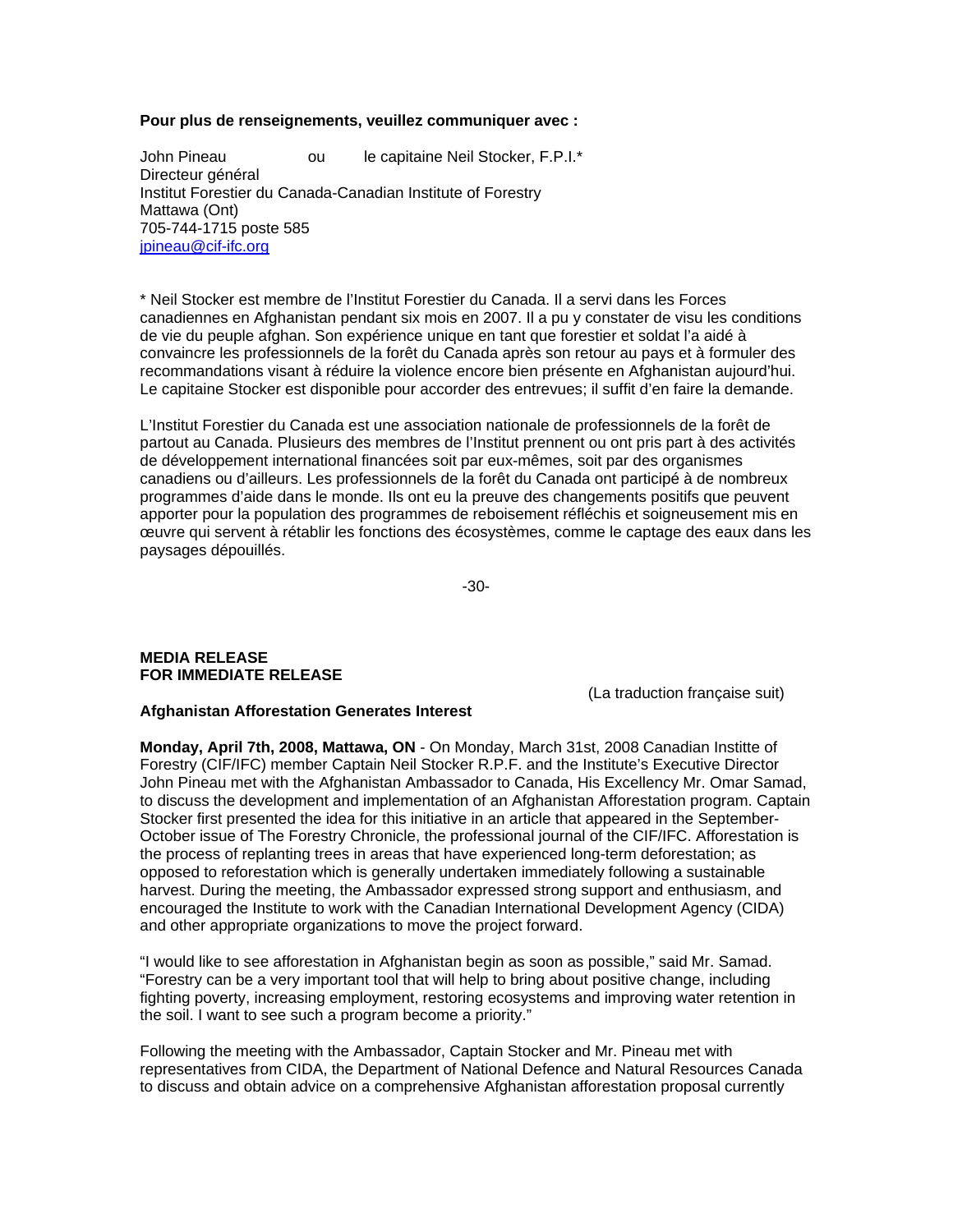being developed by Captain Stocker. CIF/IFC President Fred Pinto was also able to participate by conference call.

"There is no doubt we are getting considerable interest in the project from many CIF/IFC members, several different non-profit organizations and from various departments in both provincial and federal governments," said Captain Stocker. "Although we want to move quickly to implement, there are many considerations and details that need to be worked out to ensure tht we achieve success. I am confident we will see this happen."

The Canadian Institute of Forestry is one of Canada's oldest and most respected forest conservation organizations. CIF/IFC Canada and throughout the world. The Institute is celebrating its centennial in 2008. members work in government, industry, and academia, and include foresters, technicians, biologists, ecologists, educators, economists and many individuals with an interest and passion for our forests and the complex ecosystems that they support. Our members are dedicated to sound forest stewardship and sustainability across

Photo: http://www.cif-ifc.org/en/resources

For additional Information:

John F. Pineau Executive Director / Directeur général Canadian Institute of Forestry / Institut forestier du Canada P.O. Box 430, 6905 Hwy. 17 West Mattawa, ON P0H 1V0 tel /tél :705-744-1715 ext. 585 email: jpineau@cif-ifc.org website: www.cif-ifc.org

#### **COMMUNIQUÉ DE PRESSE POUR DIFFUSION IMMÉDIATE**

(English version above)

## **Le boisement de l'Afghanistan suscite de l'intérêt**

**Lundi, le 7 Avril 2008, Mattawa (Ont.)** Le lundi 31 mars 2008, le capitaine Neil Stocker, R.P.F., membre de l'Institut forestier du Canada (IFC) et le directeur général de l'Institut, John Pineau, ont rencontré l'ambassadeur de l'Afghanistan au Canada, Son Excellence M. Omar Samad, pour discuter de l'élaboration et de la mise en œuvre d'un programme de boisement en Afghanistan. Le capitaine Stocker a d'abord présenté l'idée de cette initiative dans un article publié das le numéro de septembre-octobre du Forestry Chronicle, le journal professionnel de l'IFC. Le boisement est le processus de replantation d'arbres dans des secteurs qui subissent un déboisement depuis longtemps, par opposition au reboisement que l'on entreprend généralement immédiatement après une récolte durable. Pendant la réunion, l'ambassadeur a exprimé son enthousiasme et son soutien ferme. Il a invité i'Institut à collaborer avec l'Agence canadienne de développement international (ACDI) et d'autres organismes pertinents pour faire avancer le projet.

« J'aimerais que le boisement de l'Afghanistan commence dès que possible » déclare M. Samad. « La foresterie peut constituer un outil important qui contribuera à apporter un changement positif, entre autres lutter contre la pauvreté, augmenter les emplois, restaurer l'écosystème et améliorer la rétention de l'eau dans le sol. J'aimerais qu'un tel programme devienne prioritaire. »

Après leur réunion avec l'ambassadeur, le capitaine Stocker et M. Pineau ont rencontré des représentants de l'ACDI et des ministères de la Défense nationale et des Ressources naturelles du Canada pour discuter d'une proposition sur le boisement et obtenir des conseils à cet égard. Le capitaine Stocker prépare actuellement une proposition dans ce sens. Le président de l'IFC,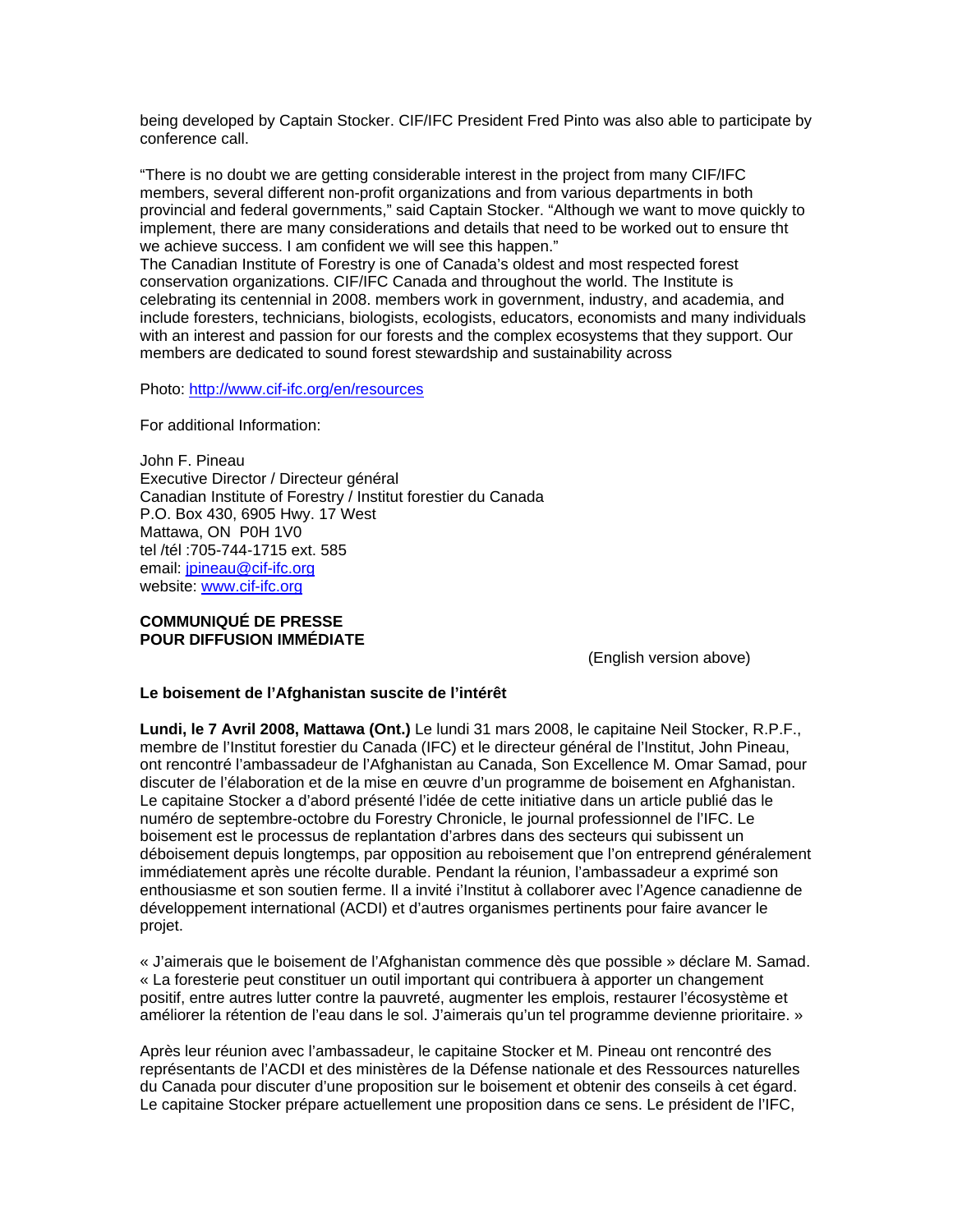Fred Pinto a aussi été en mesure de participer par conférence téléphonique.

« Il n'y a aucun doute que le projet suscite un intérêt considérable de la part de nombreux membres de l'IFC, de divers organismes sans but lucratif différents et de divers ministères fédéraux et provinciaux », soutient le capitaine Stocker. « Nous voulons agir rapidement pour mettre en œuvre le projet, mais nous devons tenir compte de nombreuses considérations et régler beaucoup de détails pour faire en sorte de réussir. J'ai confiance que nous y arriverons. »

 L'Insttut forestier du Canada est un des organismes de conservation de la forêt les plus anciens et les plus respectés au Canada. Les membres de l'IFC travaillent au gouvernement, dans l'industrie et les universités. Ils sont forestiers, techniciens, biologistes, écologistes, éducateurs, économistes et de nombreuses personnes intéressées et passionnées par nos forêts et la complexité de l'écosystème qu'elles appuient. Nos membres sont voués à une bonne intendance de la forêt et à sa durabilité au Canada et dans le monde. L'Institut célèbre son centenaire en 2008.

Photo : http://www.cif-ifc.org/en/resources

Pour obtenir de plus amples renseignements :

John F. Pineau Directeur général / Executive Director Institut forestier du Canada / Canadian Institute of Forestry C. P.430, 6905 Route 17 Ouest tel /tél. : 705-744-1715 ext. 585 courriel : jpineau@cif-ifc.org site Web : www.cif-ifc.org

-30-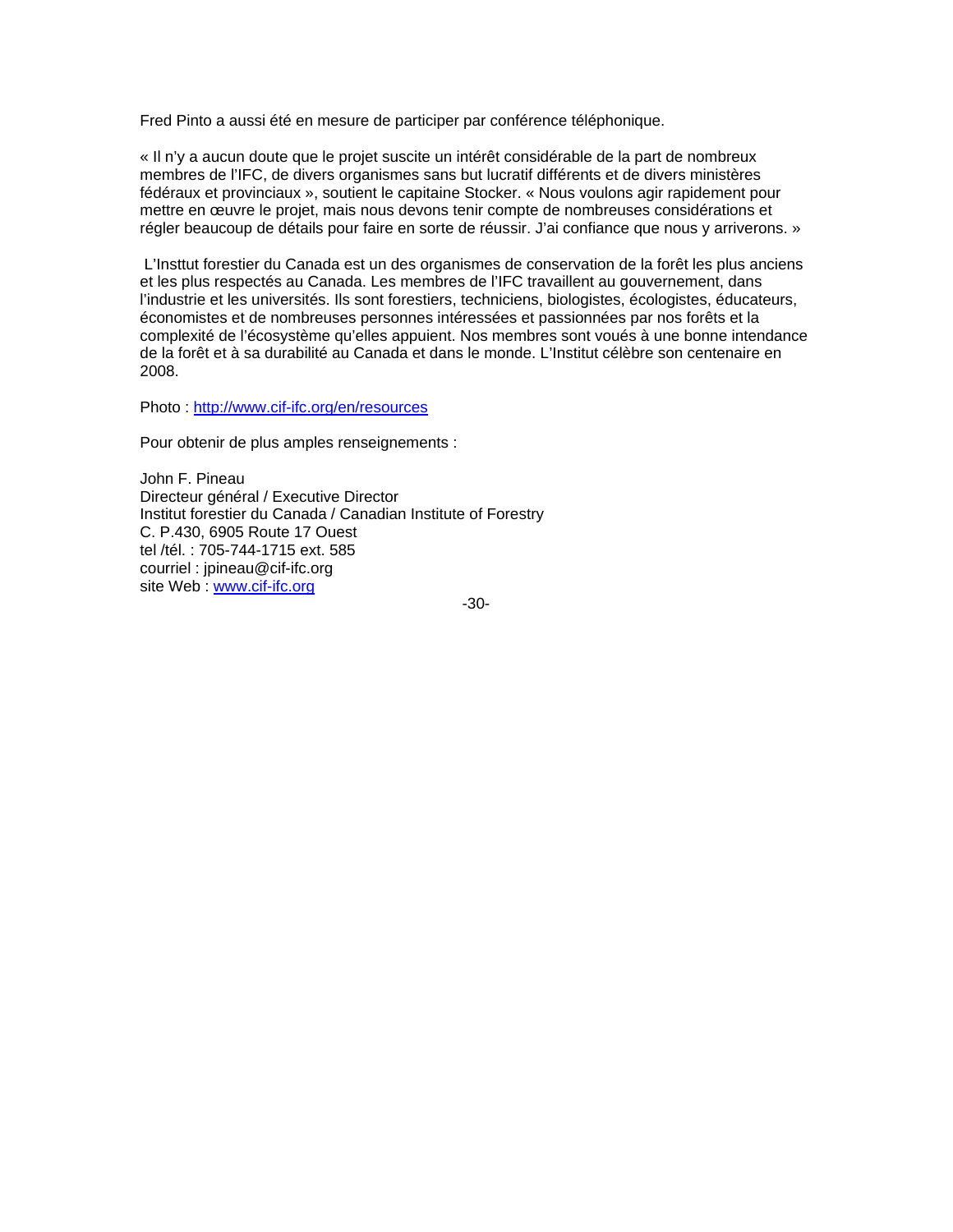## **MEDIA RELEASE**

**FOR IMMEDIATE RELEASE** (La traduction française suit)

#### **Forests and Carbon: Hot air or cool function?**

**Wednesday, April 23rd, 2008, Thunder Bay, ON** - Recent research indicates that sustainable forest management practices used on Canada's public boreal forests contribute to a net positive storage of carbon. Sustainable forest management in these forests and the use of wood products help mitigate climate change. However, some critics claim that this is not true. Why would this be the case?

Forests are complex and ever-changing ecosystems, making it difficult to understand how the various functions of a forest are affected by natural and human-caused disturbances. To understand forest functions, such as wildlife habitat or carbon storage, we need to review and understand all information produced through well-designed research studies. As forests are complex, scientific results may sometimes appear to be incomplete or contradictory. This is common in all research fields dealing with complex subjects. We need to understand the details of the research to interpret and use the information correctly. It is also possible to misrepresent what we know about forests by selecting only some of the research, or not understanding the context of the study, or making simple generalizations. When this occurs on issues of public concern it is particularly disturbing as it can result in negative consequences.

Forest professionals, such as wildlife biologists, foresters and resource technologists in Canada are particularly concerned about the consequences of human and natural disturbances to the future of our forests. Canadian forest professionals are committed to using their knowledge to ensure that forests maintain their ecological integrity over the long term. In order to ensure our public forests are sustainable, Canadian forest professionals have been conducting numerous studies over many years.

A recent report by three research scientists who have spent a considerable amount of their careers studying forests and forest carbon, particularly how forests and the wood products we obtain from them store carbon that would otherwise be in the atmosphere, increasing global warming. They identify five statements in recent reports published by Canadian media that inaccurately suggest that Canadian forestry practices reduce the overall storage of forest carbon stocks. Their thorough review of what is known about carbon fluctuations in the boreal forest indicates that statements such as "logging releases large amounts of soil carbon into the atmosphere" or "natural forests store significantly more carbon than managed forests" are incorrect. In addition to maintaining healthy forests that regrow and store large amounts of new carbon taken from the atmosphere, wood products made from Canadian trees play three important roles in reducing climate change.

First, many wood products are in use for decades, keeping large amounts of carbon out of the atmosphere, while new vigorous forests regrow by taking yet more carbon dioxide from the atmosphere. Even paper, much of which is recycled in Canada, stores large amounts of carbon. Most paper and solid wood products, when its useful life in service is over, is sent to landfills where most of it is buried in conditions causing it to decay slowly. On average, decay is so slow that nearly three quarters of all wood products going into a landfill will still be present after 100 years.

Second, wood products can be used in place of other materials that can be big contributors of greenhouse gases. For example, wood used as biofuel is considered carbon neutral (since when it is burned the carbon dioxide it produces is absorbed by trees that replace those removed). Biofuel when used replaces fossil fuel, and it is our burning of fossil fuels that is the main culprit in human-caused global warming.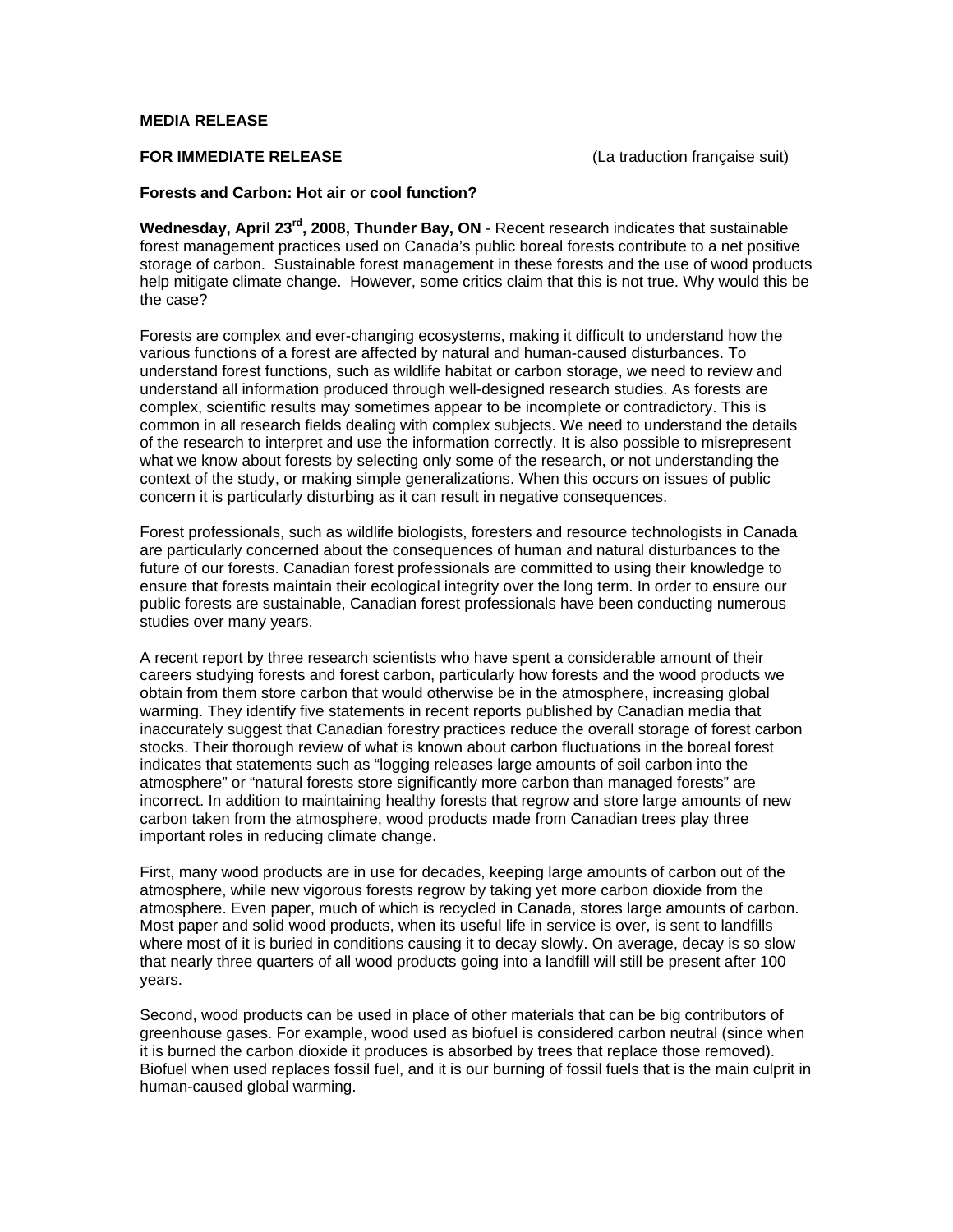Third, using wood products in our buildings replaces other materials, that when manufactured, require burning of large amounts of fossil fuel. Steel, aluminum, and concrete all have a very large carbon footprint compared to wood. In fact, even at the end of a building's serviceable life, the wood it contains can be burned for energy, in place of fossil fuels.

As forest professionals we want everyone to consider all the information on complex and important issues of public interest such as the use of our forests. Every citizen deserves to have information that is scientifically accurate so that we can all work effectively towards solutions on climate change. Based on the information available today, the sustainable use of forests is a viable and critical part of any solution to global climate change.

# **COMMUNIQUÉ DE PRESSE**

## **POUR DIFFUSION IMMÉDIATE** (English version above)

#### **Les forêts et le carbone : paroles en l'air ou fonction géniale?**

**Mercredi, le 23 Avril 2008, Thunder Bay (Ont.)** Les récentes recherches indiquent que les pratiques de gestion durable utilisées dans les forêts boréales au Canada contribuent à un stockage positif net de carbone. La gestion durable de ces forêts et l'utilisation des produits de bois aident l'atténuation des changements climatiques. Toutefois, certains détracteurs affirment que ce n'est pas vrai… Pourquoi ceci ne serait-il pas vrai?

Les forêts sont des écosystèmes complexes et en évolution continuelle. C'est pourquoi il est difficile de comprendre comment les différentes fonctions d'une forêt sont touchées par les perturbations naturelles ou humaines. Pour comprendre les fonctions de la forêt, comme l'habitat de la faune ou le stockage de carbone, nous devons examiner et comprendre tous les renseignements produits à l'aide des études de recherche bien conçues. Comme les forêts sont complexes, les résultats scientifiques peuvent occasionnellement sembler incomplets ou contradictoires. C'est un trait commun qui caractérise tous les domaines de recherche qui se penchent sur des sujets complexes. Nous devons comprendre les détails de la recherche pour interpréter et utiliser l'information correctement. Il est aussi possible de déformer ce que nous savons au sujet des forêts en choisissant seulement une partie de la recherche ou en ne comprenant pas le contexte de l'étude ou encore en faisant de simples généralisations. Lorsque ce genre de situation se produit sur des questions préoccupant le public, c'est particulièrement inquiétant parce que le tout peut entraîner des conséquences négatives.

Les professionnels de la forêt, comme les biologistes de la faune, les forestiers et les technologues en ressources au Canada sont particulièrement inquiets des conséquences des perturbations humaines et naturelles pour l'avenir de nos forêts. Les professionnels de la forêt au Canada sont engagés à utiliser leurs connaissances pour assurer que les forêts conservent leur intégrité écologique à long terme. Afin d'assurer que nos forêts publiques seront durables, les professionnels de la forêt au Canada ont réalisé de nombreuses études sur une période de plusieurs années.

Un rapport récent, publié par trois chercheurs scientifiques qui ont passé une grande partie de leurs carrières à étudier les forêts et le carbone de la forêt, et plus particulièrement à vérifier la façon dont les forêts et les produits de bois provenant des forêts, confirme qu'ils stockent le carbone qui serait autrement dans l'atmosphère, augmentant le réchauffement de la planète. Ils identifient cinq déclarations dans des rapports récents publiés dans les médias au Canada qui suggèrent, avec inexactitude, que les pratiques de foresterie au Canada réduisent le stockage global de carbone dans les forêts. Leur examen approfondi de ce qui est connu au sujet des fluctuations de carbone dans la forêt boréale indique que des déclarations comme « l'exploitation forestière rejette de grandes quantités de carbone du sol dans l'atmosphère » ou « les forêts naturelles entreposent considérablement plus de carbone que les forêts gérées » sont